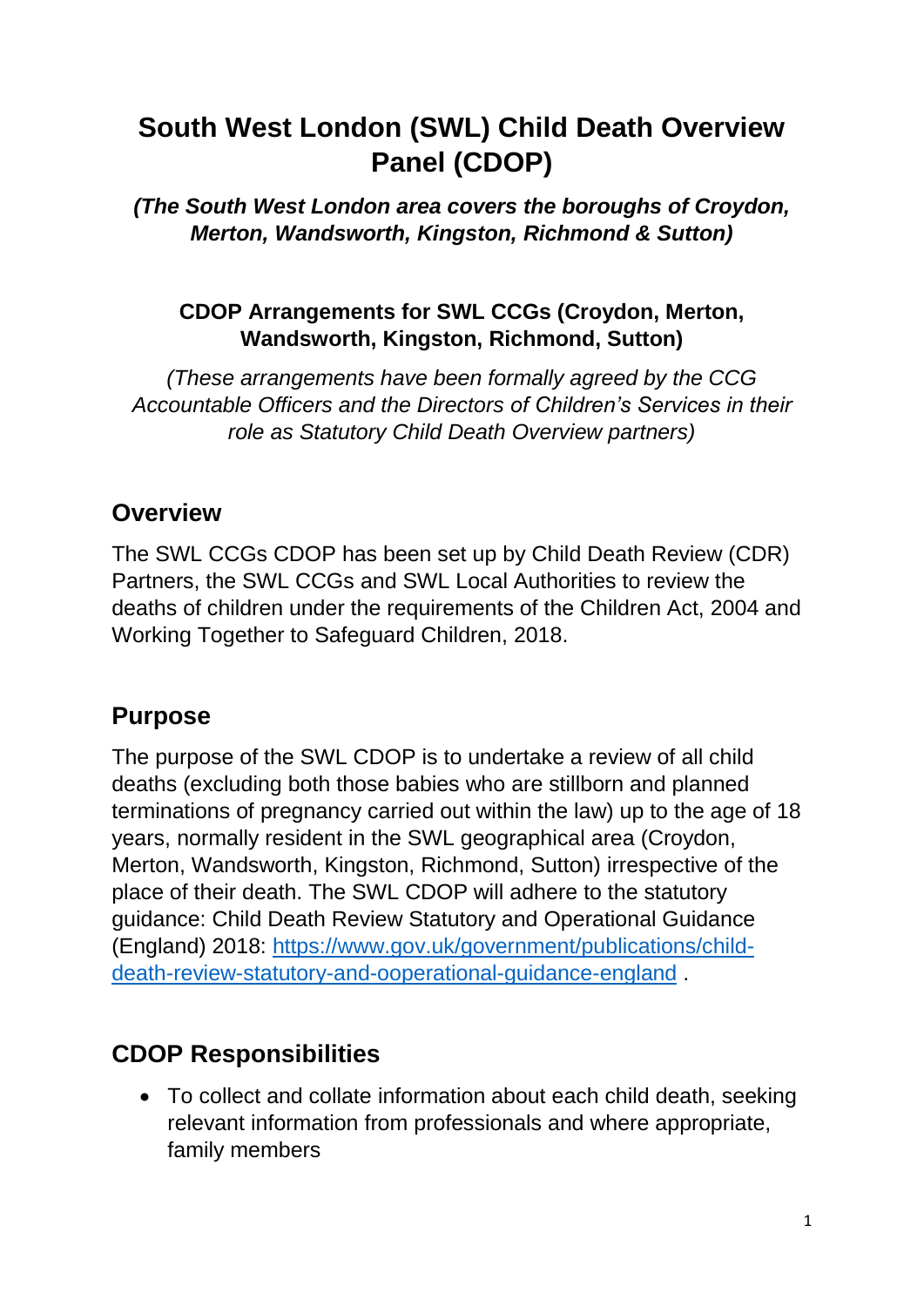- To analyse the information obtained, including the report from the Child Death Review Meeting (CDRM), to confirm or clarify the cause of death, to determine any contributory factors, and to identify learning arising from the child death review process that may prevent future child deaths
- To make recommendations to all relevant organisations where actions have been identified which may prevent future child deaths or promote the health, safety and wellbeing of children
- To notify the local Safeguarding Partners when it suspects that a child may have been abused or neglected
- To notify the Medical Examiner and the doctor who certified the cause of death, if it identifies any errors or deficiencies in an individual child's registered cause of death. Any correction to the child's cause of death would only be made following an application for a formal correction
- To provide specified data to NHS Digital and then, to the National Child Mortality Database
- To produce an annual report for CDR partners on local patterns and trends in child deaths, any lessons learnt and actions taken, and the effectiveness of the wider child death review process, and
- To contribute to local, regional and national initiatives to improve learning from child death reviews, including, where appropriate, approved research carried out within the requirements of data protection

# **Operational Responsibilities**

- The SWL CDOP will hold meetings at intervals (10 meetings per year) to enable the death of each child to be discussed in a timely manner
- The SWL CDOP will hold themed meetings where CDR partners arrange for a single CDOP, or neighbouring CDOPs, to collectively review child deaths from a cause or group of causes. Such arrangements allow appropriate professional experts to be present at the panel to inform discussions, and/or, allow easier identification of themes when the number of deaths from a particular cause is small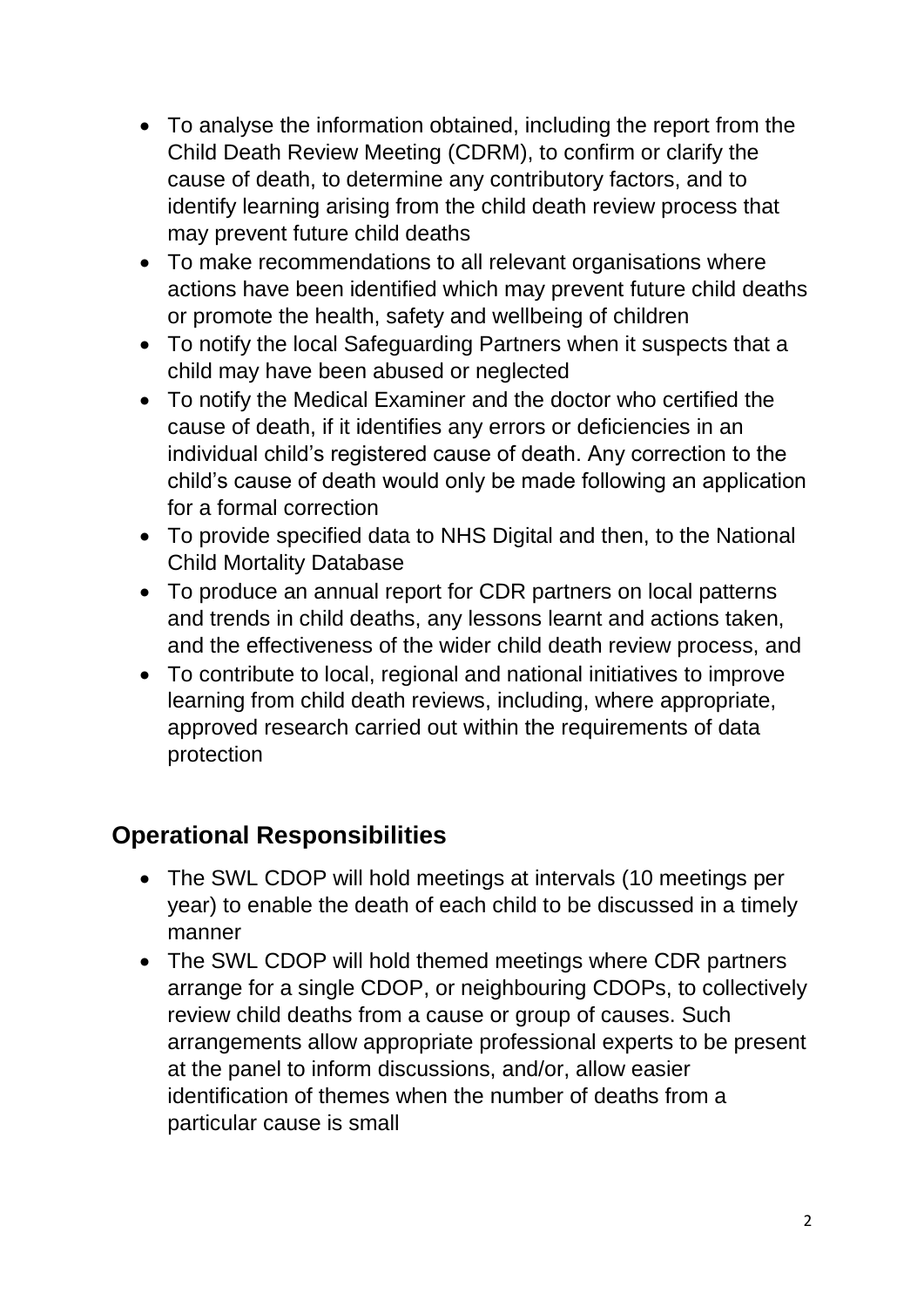- Ensure the effective 'Rapid Response' arrangements are in place to enable key professionals to come together to undertake enquiries into and evaluating each unexpected death of a child
- Review the appropriateness of agency responses to each death of a child
- Review relevant environmental, social, health and cultural aspects of each death to ensure a thorough consideration of how such deaths might be prevented in the future
- Determine whether each death had modifiable factors
- Make appropriate recommendations to the SWL CCG, in order that prompt action can be taken to prevent future such deaths where possible

#### **Governance and Accountability**

- The SWL Child Death Review Panel is accountable to the individual CCGs Governing Body for each borough – Croydon, Merton, Wandsworth, Kingston, Richmond, Sutton. Within the Council to the relevant Children's Services Senior Management Team
- An annual report will be available for the individual CCG Governing Bodies and Council Senior Management Teams that will summarise any recommendations from the review of child deaths
- The annual report will be presented to the relevant Safeguarding Partnerships across SWL
- A concise summary of the key points from each meeting will be available on request for relevant Quality & Performance Committees / Safeguarding Partnerships

# **Membership**

The Child Death Review Panel will be independently chaired by a Director of Public Health. This will initially be for a period of 6 months, then for review. The vice-chair will also initially be a Director of Public Health who will stand for 6 months, then for review. In the first instance, appointments will be made by local nomination, with potential for a formal recruitment process should circumstances dictate.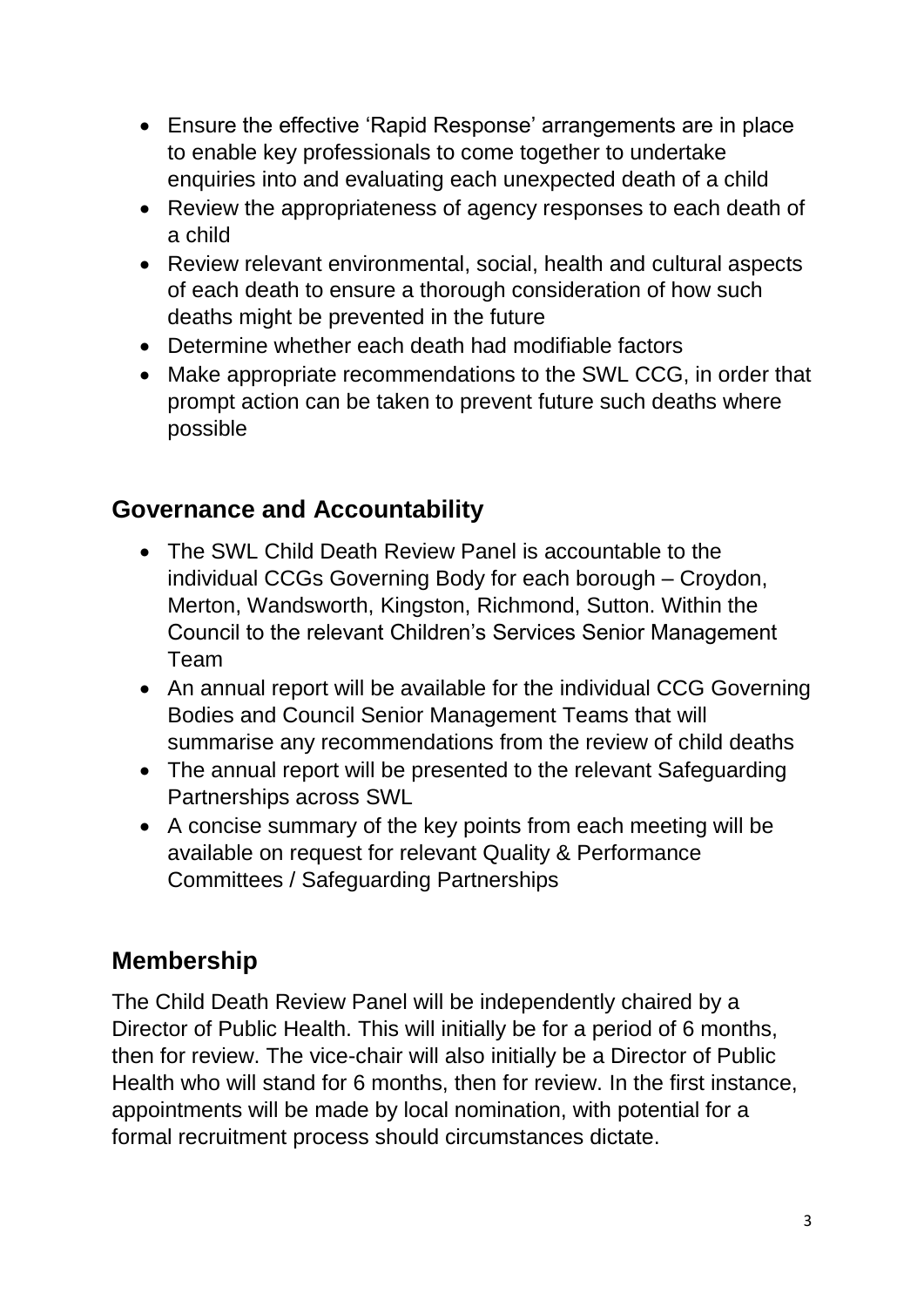NB: The Child Death Review Statutory & Operational Guidance states: "The CDOP should be chaired by someone independent of the key providers (NHS, social services, and police) in the area".

### **Panel Membership**

Panel membership will be made up of the following professionals ensuring a good geographical split across the six boroughs of Croydon, Merton, Wandsworth, Kingston, Richmond and Sutton.

- Public health
- Designated Doctor for child deaths
- Local Authority
- Police
- Safeguarding Designated Doctor
- Safeguarding Designated Nurse
- Primary Care Representative (Named GP / GP with special interest)
- Nursing specialist lead and / or midwifery specialist lead (for thematic meetings)
- Lay representation (Lay member from a SWL CCG)

Additional professionals will be considered on a case-by-case basis, for example from: coroner's office, education, housing, council services, health and wellbeing board, Public Health England, ambulance services, or hospices.

# **Quoracy**

The Child Death Review Panel will be quorate if there are a minimum of five core members present at the meeting and must include attendance by public health, a lead professional from health and the local authority.

### **Responsibilities of Panel Members**

Panel members should be familiar with their responsibilities and ensure that they read all relevant material in advance of panel meetings.